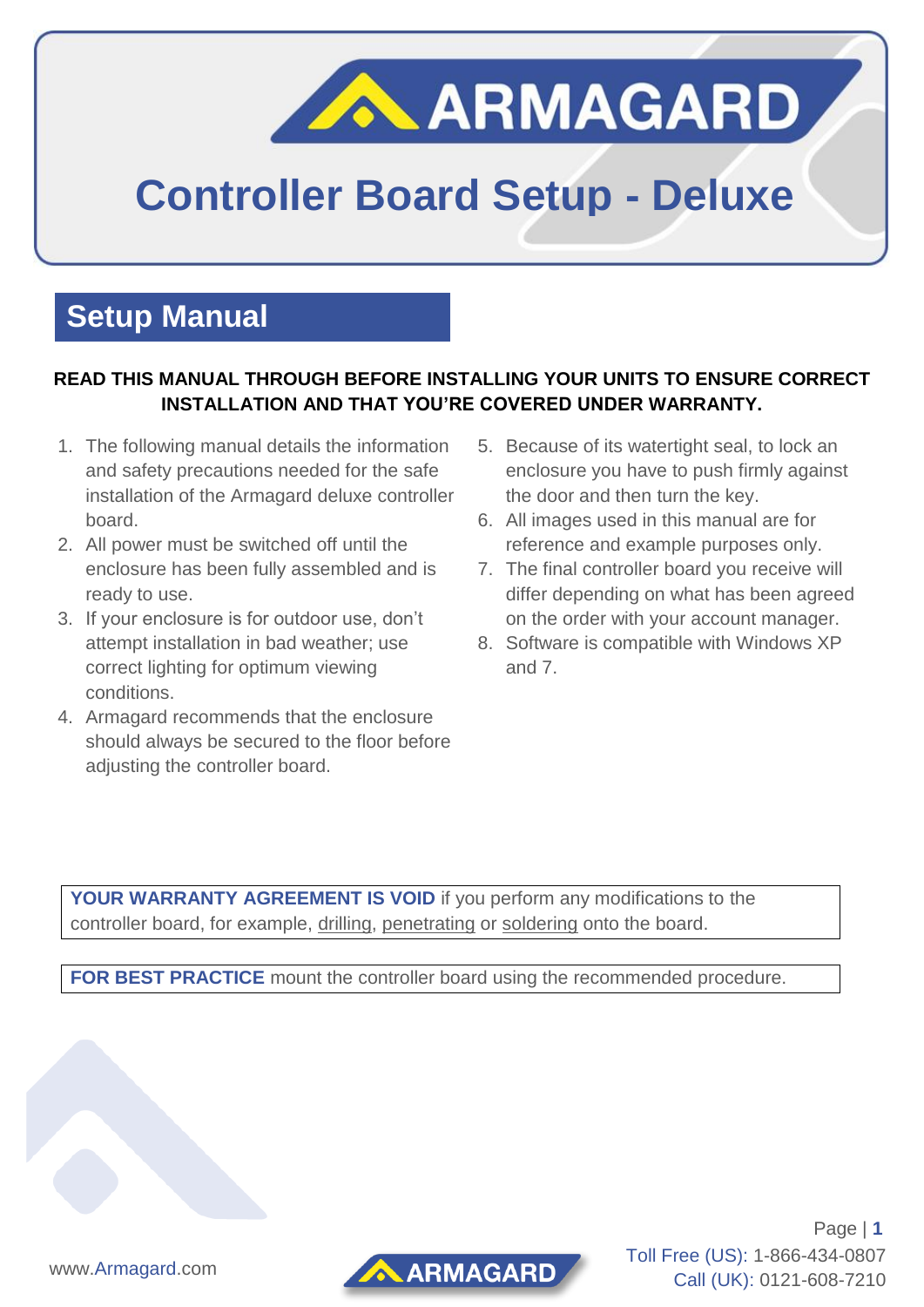#### **Controller Board Setup - Deluxe**

The printed circuit board (PCB) automatically manages the 'deluxe' features listed below in addition to the standard on-off commands for an enclosures air curtains, fans, heaters, and power outlets.



#### V2 Deluxe Features

- 1. System LED
	- a. Blinks constantly to show the system is working.
- 2. Humidity sensor.
- 3. Accelerometer.
- 4. Vehicle detection sensors.
- 5. Screen detection sensors using 'Heartbeat' technology.
- 6. Radio-frequency identification (RFID) for electronic locks.
- 7. Door sensor ports (x2) door open/close sensor ports.
- 8. Ethernet port
- 9. Media/TV power outlets (x4) (Pg.6)

Note: Not all of the above features will be available on your board as standard. Some will only be enabled if they have been agreed with your account manager as part of your order.

#### Setup Kit

To reconfigure the controller board, you'll need the setup kit which is provided by Armagard as an optional extra.

AARMAGARD

- 1. USB/IDE setup cable.
- 2. Software drivers available from Armagard's support website.
	- o [http://support.armagard.com/index.php?/Knowledgebase/Article/View/47/25/a](http://support.armagard.com/index.php?/Knowledgebase/Article/View/47/25/armagard-controller-board-setup) [rmagard-controller-board-setup](http://support.armagard.com/index.php?/Knowledgebase/Article/View/47/25/armagard-controller-board-setup)
	- o Folder Name: Armagard USB Configurator.zip

Page | **2** Toll Free (US): 1-866-434-0807 Call (UK): 0121-608-7210

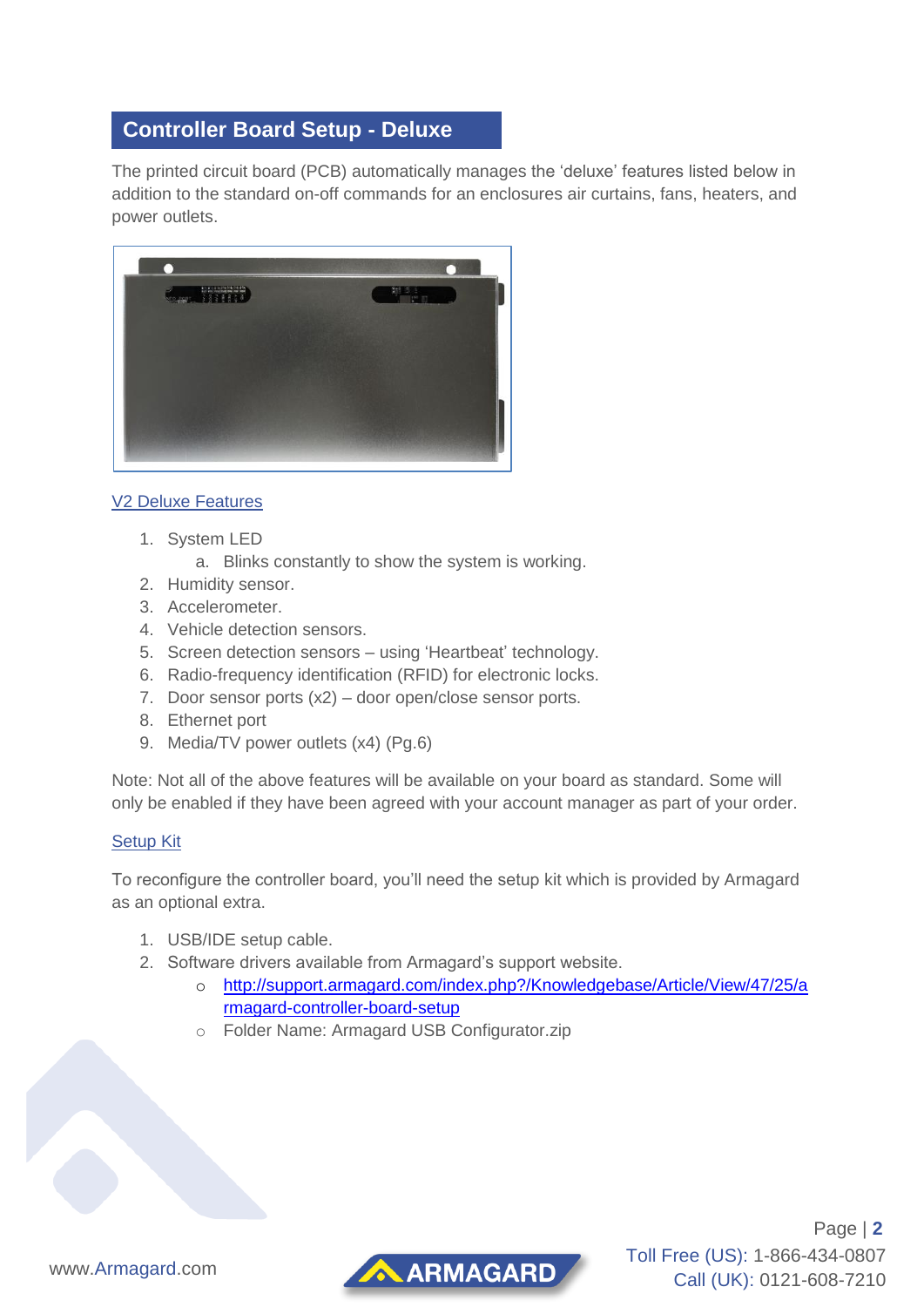#### **Automatic Deluxe Features**

1. Screen Detection Sensors – Using 'Heartbeat' technology. **Optional Feature.**

Screen detection involves using a small sensor that is attached to the bottom of the screen and will identity if the display is operational or not.

This feature runs constantly and will communicate with the controller board, sending out a 'Heartbeat' signal over the Ethernet cable via Simple Network Management Protocol (SNMP). These heartbeats are set to timed intervals (pre-determined) and are viewable through Armagard's accompanying interface software.

#### **How to Connect to the Board**

Step 1: Locate your USB setup cable and download the appropriate drivers from Armagard's support website (files needed are detailed on the previous page).

Step 2: To configure the controller board you'll need a computer (ideally a laptop) close enough for the USB setup cable to reach the controller board.

Step 3: Unzip the Armagard USB Configurator folder, and copy the 'ArmagardTerminal' program and driver information file 'Armagard USB Configurator.inf' onto your computers desktop.

Step 4: Next, locate the controller board within your enclosure. Also take note of the system LED's (figure 1).

Warning: Make sure the enclosures power is switched off and unplugged before removing or attaching the steel lid to avoid the risk of an electric shock.



Step 5: Use a crosshead screwdriver to remove the steel lid that covers the PCB board and place the removed washers and nylocs to one side.

Step 6: Connect the USB cable into your computer, and then the IDE connector (highlighted red) onto the controller board (figure 2). Also connect your Ethernet cable if needed.

Page | **3** Toll Free (US): 1-866-434-0807 Call (UK): 0121-608-7210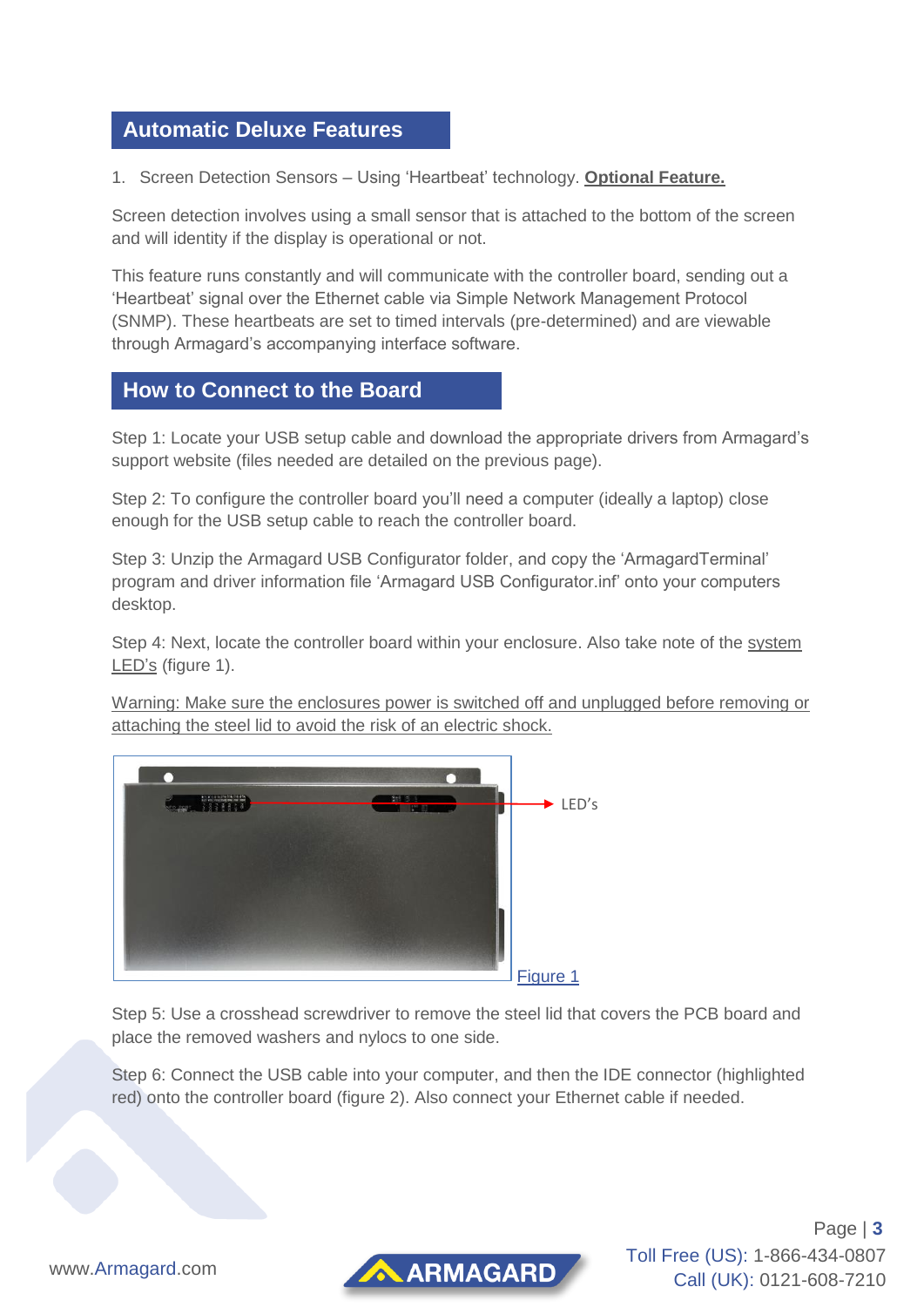

Warning: Do not touch the controller board if the steel lid has been removed and the power is turned on.

Step 7: Power the enclosure back on.

Step 8: Once the board is connected to the computer through the setup cable, Windows will automatically start looking for the drivers. To complete the setup, you'll need to locate the driver called 'Armagard USB Configurator.INF', which you placed on your computer desktop earlier. Then simply follow the setup instructions until finished.

Step 9: Once the driver has finished installing, locate the two setup ports which will appear within Device Manager and take note of which COM numbers that're displaying. In the example window below, its showing ports 12 and 13 (figure 3).

Note: Device Manager in Windows 7 can be found in Control Panel > System and Security > System > Device Manager. For Windows XP, click Start > Control Panel > Performance and Maintenance > System > Hardware Tab > Device Manager.

AARMAGARD



Page | **4** Toll Free (US): 1-866-434-0807 Call (UK): 0121-608-7210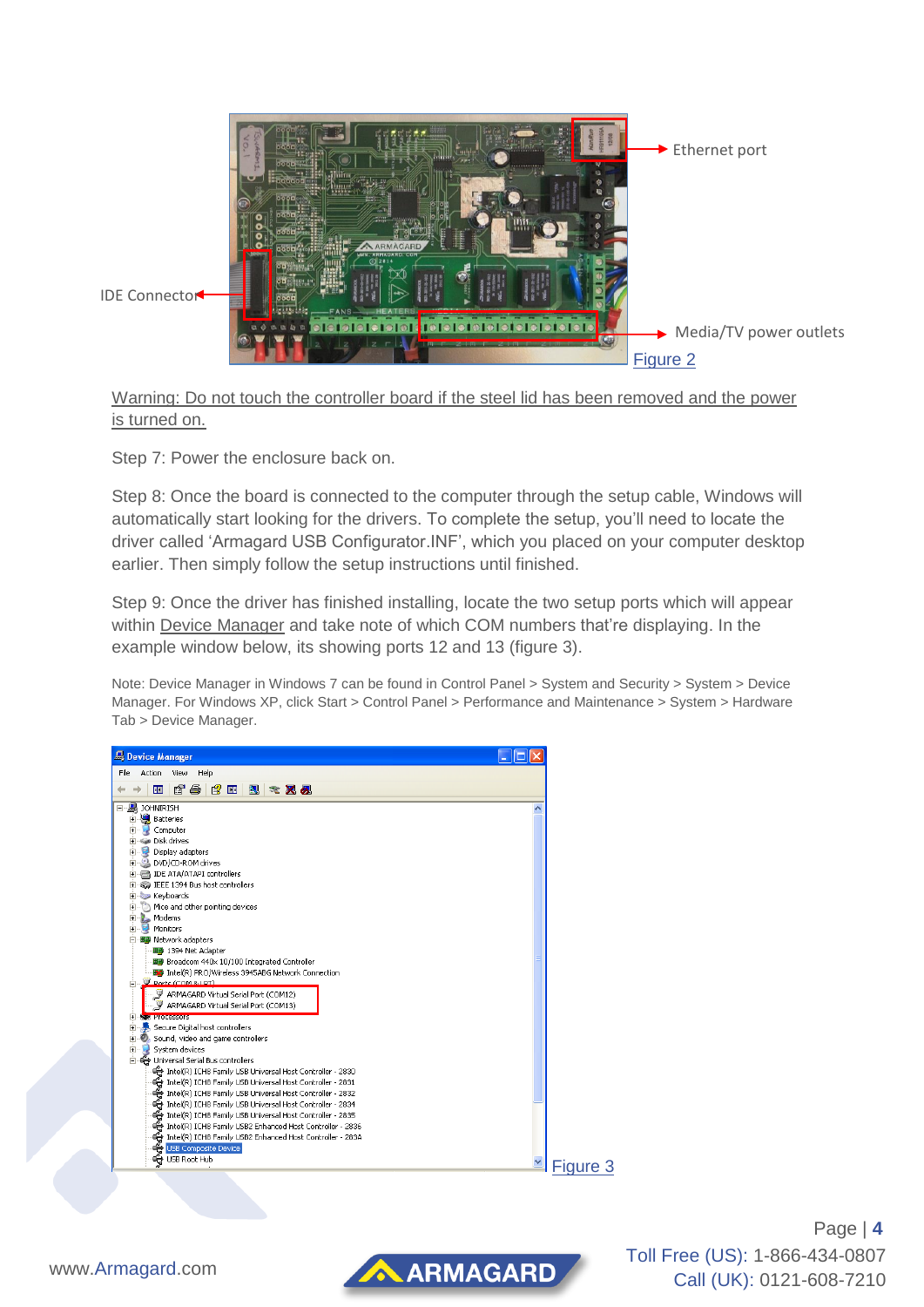Step 10: Open two windows of the terminal program and select each com port from either window (from step 9), and then press connect on each terminal window (figure 4). Whereby one window will start to output a stream of information while the other screen will display a setup menu.



Step 11: On the setup menu, press **Enter** and the enclosures system will be switched off and the current settings will be displayed for all the components in the menu shown in figure 5 below.

| $\frac{3}{2}$ Terminal v1.9b - 20080315ß - by Br@y++                                                                                                                                                                                                                                                                                                                                                                                                                                                                                                                                                                                          |          |
|-----------------------------------------------------------------------------------------------------------------------------------------------------------------------------------------------------------------------------------------------------------------------------------------------------------------------------------------------------------------------------------------------------------------------------------------------------------------------------------------------------------------------------------------------------------------------------------------------------------------------------------------------|----------|
| COM Port<br>Handshaking<br>Baud rate<br>Data bits<br>Parity<br>Stop bits<br>Disconnect<br>600<br>$C$ 14400 $C$ 57600<br>o<br>$\epsilon$ none<br>$\binom{2}{1}$ none<br>C.5<br>G <sub>1</sub><br>ReScan<br>COM11<br>$\blacktriangledown$<br>RTS/CTS<br>O<br>1200<br>○ 19200 ● 115200<br>с<br>odd<br>c<br>6<br>Help<br>XON/XOFF<br>O<br>2400<br>$C$ 28800<br>$C$ 128000<br>$C$ 1.5<br>C<br>even<br>C<br>C <sub>7</sub><br>About<br>COMs<br>4800<br>$\sigma$<br>38400<br>256000<br>RTS/CTS+X0N/X0FF<br>C<br>C<br>$\subset$<br>mark<br>C <sub>2</sub><br>G.8<br>C 56000 C custom<br>RTS on $TX \square$ invert<br>O<br>9600<br>C<br>space<br>Quit |          |
| Settings<br>□ Auto Dis/Connect □ Time □ Stream log<br>custom BR Rx Clear<br>ASCII table<br>Scripting<br>Set font<br>27<br>÷<br>9600<br>AutoStart Script   CR=LF   Stay on Top<br>Graph<br>Remote                                                                                                                                                                                                                                                                                                                                                                                                                                              |          |
| Receive<br>C HEX   Dec   Bin<br>Reset Counter   13 Counter = 56<br>StartLog StopLog<br>CLEAR<br>REQ RES<br>$G$ ASCII $\Box$ Hex                                                                                                                                                                                                                                                                                                                                                                                                                                                                                                               |          |
| Please select an option:<br>Current settings                                                                                                                                                                                                                                                                                                                                                                                                                                                                                                                                                                                                  |          |
| 40 C (104 F)<br>Fan(s) on temperature:<br>Fan(s) hysteresis temperature:<br>3C(5F)<br>Heater(s) on temperature:<br>10 C(50 F)<br>Heater(s) hysteresis temperature:<br>3C(5F)<br>Media on high temperature:<br>45 C (113 F)<br>Media on low temperature:<br>5C(41F)<br>Media hysteresis temperature:<br>3C(5F)<br>Main menu<br>1. Display current settings<br>2. Set 'Fan On' temperature<br>3. Set Fan hystersis<br>4. Set 'Heater On' temperature                                                                                                                                                                                            |          |
| 5. Set Heater hysteresis<br>6. Set 'Media On' max temperature limit<br>7. Set 'Media On' low temperature limit<br>8. Set Media hysteresis<br>9. Diagnostics                                                                                                                                                                                                                                                                                                                                                                                                                                                                                   |          |
| Transmit<br>CR=CR+LF<br><b>OK</b><br><b>CLEAR</b><br>Send File<br>÷<br>п<br>l0                                                                                                                                                                                                                                                                                                                                                                                                                                                                                                                                                                |          |
| Macros<br>Set Macros<br>M1<br>M <sub>2</sub><br>M3<br>M4<br>M <sub>5</sub><br>M6<br>M7<br>M8<br>M9<br>M10 M11 M12<br>M13   M14  <br>M <sub>15</sub><br>M <sub>16</sub><br>M17   M18  <br>M19<br>M20<br>M21<br>M22   M23  <br>M24                                                                                                                                                                                                                                                                                                                                                                                                              |          |
| 4                                                                                                                                                                                                                                                                                                                                                                                                                                                                                                                                                                                                                                             |          |
|                                                                                                                                                                                                                                                                                                                                                                                                                                                                                                                                                                                                                                               | Figure 5 |

Step 12: The settings for each component can then be changed by selecting the appropriate option from the menu in figure 6.





Page | **5** Toll Free (US): 1-866-434-0807 Call (UK): 0121-608-7210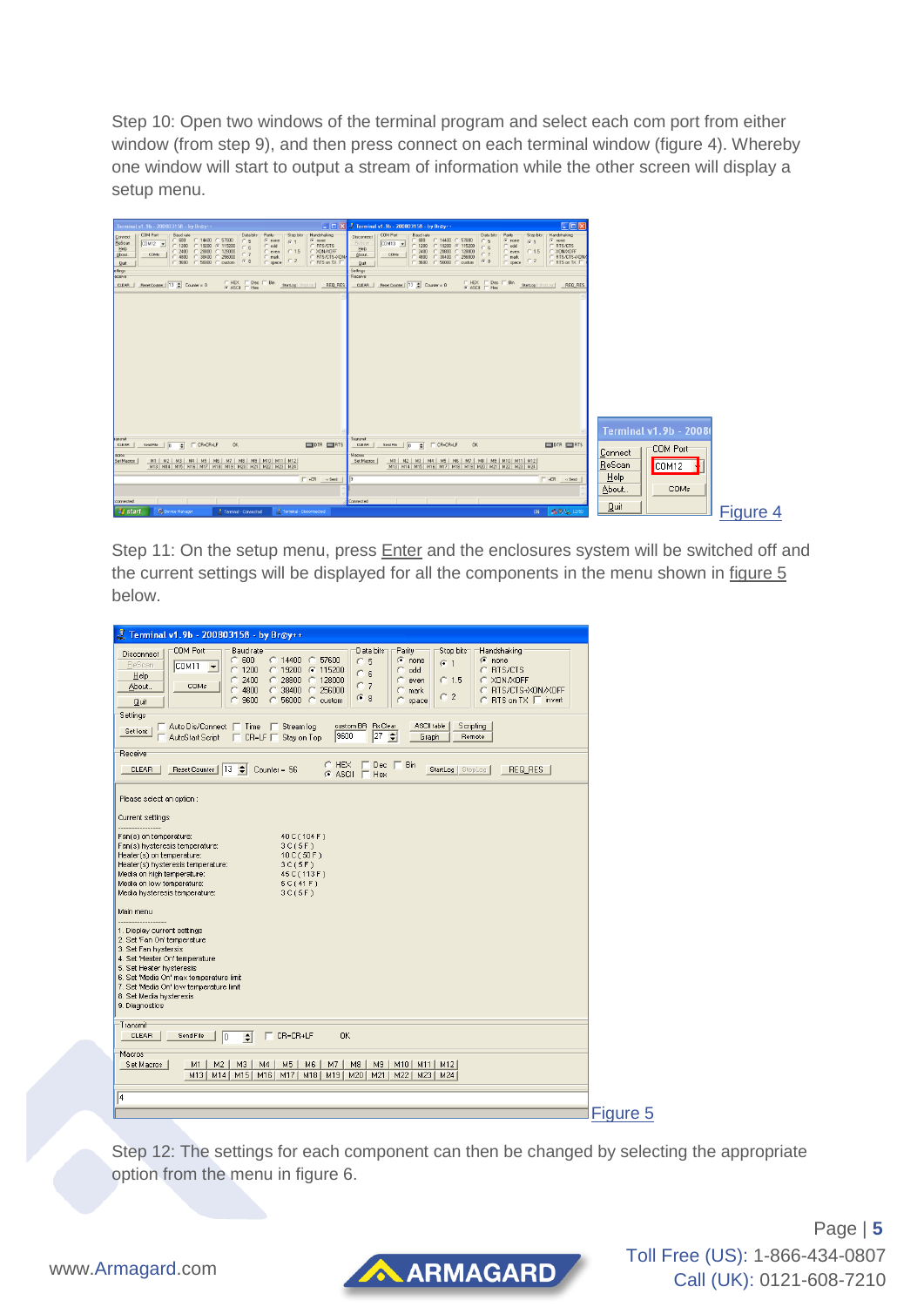| COM Port<br>Parity<br>Handshaking<br>Baud rate<br>Data bits<br>Stop bits<br>Disconnect<br>600<br>57600<br>$C$ 14400 $C$<br>$\sqrt{\bullet}$ none<br>$\binom{2}{1}$ none<br>с<br>C.5<br>$G - 1$<br>ReScan<br>COM <sub>11</sub><br>$\overline{\phantom{a}}$<br>1200<br>C<br>○ 19200 ○ 115200<br>C.<br>C RTS/CTS<br>odd<br>C.6<br>Help<br>2400<br>$\subset$<br>@1.5<br>C XON/XOFF<br>C<br>28800<br>128000<br>C<br>-C<br>even<br>C <sub>7</sub><br>COMs<br>About.<br>4800<br>C BTS/CTS+XON/XOFF<br>38400<br>256000<br>C<br>C<br>$\sigma$<br>-C<br>mark<br>C <sub>2</sub><br>G.8<br>9600<br>$\sigma$<br>$56000 \quad C$<br>C RTS on TX □ invert<br>C<br>custom<br>C<br>space<br>Quit<br>Settings<br>custom BR Rx Clear<br><b>ASCII table</b><br>Scripting<br>Auto Dis/Connect   Time   Stream log<br>Set font<br>9600<br>$27 \div$<br>AutoStart Script<br>□ CR=LF □ Stav on Top<br>Graph<br>Remote<br>Receive<br>C HEX   Dec   Bin<br>Reset Counter   13<br>Counter = $56$<br>REO RES<br><b>CLEAR</b><br>StartLog   StopLog  <br>$C$ ASCII $\Box$ Hex<br>Please select an option:<br>Current settings<br>Fan(s) on temperature:<br>40 C (104 F)<br>Fan(s) hysteresis temperature:<br>3C(5F)<br>Heater(s) on temperature:<br>10 C (50 F)<br>Heater(s) hysteresis temperature:<br>3C(5F)<br>Media on high temperature:<br>45 C (113 F)<br>Media on low temperature:<br>5C(41F)<br>Media hysteresis temperature:<br>3C(5F)<br>Main menu<br>1. Display current settings<br>2. Set 'Fan On' temperature<br>3. Set Fan hystersis<br>4. Set 'Heater On' temperature<br>5. Set Heater hysteresis<br>6. Set 'Media On' max temperature limit<br>7. Set 'Media On' low temperature limit<br>8. Set Media hysteresis<br>9. Diagnostics<br>Transmit<br>$\Box$ CR=CR+LF<br><b>OK</b><br>CLEAR<br>Send File<br>÷<br>$\sqrt{0}$<br>Macros<br>Set Macros<br>M <sub>2</sub><br>M <sub>3</sub><br>M <sub>5</sub><br>M <sub>6</sub><br>M7<br>M8<br>M <sub>9</sub><br>M10 M11 M12<br>M1<br>M4<br>M15<br>M16<br>M14<br>M17<br>M18<br>M19<br>M20<br>M21<br>M22   M23  <br>M13<br>M24<br>$\sqrt{4}$ | Terminal v1.9b - 200803156 - by Br@y++ |          |
|-------------------------------------------------------------------------------------------------------------------------------------------------------------------------------------------------------------------------------------------------------------------------------------------------------------------------------------------------------------------------------------------------------------------------------------------------------------------------------------------------------------------------------------------------------------------------------------------------------------------------------------------------------------------------------------------------------------------------------------------------------------------------------------------------------------------------------------------------------------------------------------------------------------------------------------------------------------------------------------------------------------------------------------------------------------------------------------------------------------------------------------------------------------------------------------------------------------------------------------------------------------------------------------------------------------------------------------------------------------------------------------------------------------------------------------------------------------------------------------------------------------------------------------------------------------------------------------------------------------------------------------------------------------------------------------------------------------------------------------------------------------------------------------------------------------------------------------------------------------------------------------------------------------------------------------------------------------------------------------------------------------------------------------------------------------------------|----------------------------------------|----------|
|                                                                                                                                                                                                                                                                                                                                                                                                                                                                                                                                                                                                                                                                                                                                                                                                                                                                                                                                                                                                                                                                                                                                                                                                                                                                                                                                                                                                                                                                                                                                                                                                                                                                                                                                                                                                                                                                                                                                                                                                                                                                         |                                        |          |
|                                                                                                                                                                                                                                                                                                                                                                                                                                                                                                                                                                                                                                                                                                                                                                                                                                                                                                                                                                                                                                                                                                                                                                                                                                                                                                                                                                                                                                                                                                                                                                                                                                                                                                                                                                                                                                                                                                                                                                                                                                                                         |                                        |          |
|                                                                                                                                                                                                                                                                                                                                                                                                                                                                                                                                                                                                                                                                                                                                                                                                                                                                                                                                                                                                                                                                                                                                                                                                                                                                                                                                                                                                                                                                                                                                                                                                                                                                                                                                                                                                                                                                                                                                                                                                                                                                         |                                        |          |
|                                                                                                                                                                                                                                                                                                                                                                                                                                                                                                                                                                                                                                                                                                                                                                                                                                                                                                                                                                                                                                                                                                                                                                                                                                                                                                                                                                                                                                                                                                                                                                                                                                                                                                                                                                                                                                                                                                                                                                                                                                                                         |                                        |          |
|                                                                                                                                                                                                                                                                                                                                                                                                                                                                                                                                                                                                                                                                                                                                                                                                                                                                                                                                                                                                                                                                                                                                                                                                                                                                                                                                                                                                                                                                                                                                                                                                                                                                                                                                                                                                                                                                                                                                                                                                                                                                         |                                        |          |
|                                                                                                                                                                                                                                                                                                                                                                                                                                                                                                                                                                                                                                                                                                                                                                                                                                                                                                                                                                                                                                                                                                                                                                                                                                                                                                                                                                                                                                                                                                                                                                                                                                                                                                                                                                                                                                                                                                                                                                                                                                                                         |                                        |          |
|                                                                                                                                                                                                                                                                                                                                                                                                                                                                                                                                                                                                                                                                                                                                                                                                                                                                                                                                                                                                                                                                                                                                                                                                                                                                                                                                                                                                                                                                                                                                                                                                                                                                                                                                                                                                                                                                                                                                                                                                                                                                         |                                        | Figure 6 |

For Example: To change the temperature at which the heater comes on enter '4' followed by the return key. Then enter the new value followed by the letter 'C' (for Centigrade) or 'F' (for (Fahrenheit) followed by the return key, such as 40C.

Note: The menu will time out after 30 seconds if no commands are received and the system will switch back on.

Step 13: Once your settings have been completed, click disconnect on both the terminal window and close the terminal program (figure 7). Then turn off the enclosures power and remove the 3-pin connector. Then secure the steel lid back onto the PCB and turn the power back on.

Warning: Make sure the enclosures power is switched off and unplugged before removing or attaching the steel lid to avoid the risk of an electric shock.

AARMAGARD

| Terminal v1.9b - 200803156 - by Br@y++                                                                                                                                                                                                                                                                                   |                                                                                                                                                                                                                                                            |
|--------------------------------------------------------------------------------------------------------------------------------------------------------------------------------------------------------------------------------------------------------------------------------------------------------------------------|------------------------------------------------------------------------------------------------------------------------------------------------------------------------------------------------------------------------------------------------------------|
| COM Port<br>Baud rate<br>Disconnect<br>600<br>$\degree$ 14400<br>57600<br><b>C</b><br>COM <sub>11</sub><br>$\blacktriangledown$<br><b>THESPECIAL</b><br>1200<br>$G$ 115200<br>ි 19200<br>$He$ lp<br>2400<br>28800<br>128000<br>COMs<br>About<br>256000<br>4800<br>38400<br>9600<br>56000<br>C custom<br>Quit<br>Settings | Handshaking<br>Data bits<br>Parity:<br>Stop bits<br>G.<br>$\epsilon$ none<br>none<br>C.5<br>$G$ 1<br>RTS/CTS<br>odd<br>$C_6$<br>XON/XOFF<br>$C$ 1.5<br>even<br>0.7<br>RTS/CTS+X0N/X0FF<br>mark<br>C <sub>2</sub><br>G8<br>RTS on TX $\Box$ invert<br>space |
| Auto Dis/Connect<br>Stream log<br>$Time$ $\Box$<br>Set font<br>$CR=LF$<br>Stay on Top<br>AutoStart Script                                                                                                                                                                                                                | Scripting<br>ASCII table<br>custom BR Rx Clear<br>$ 27 + $<br>9600<br>Graph<br>Remote                                                                                                                                                                      |
| Receive<br>13<br>÷<br>Counter = $56$<br><b>Reset Counter</b><br><b>CLEAR</b>                                                                                                                                                                                                                                             | <b>HEX</b><br><b>Bin</b><br>Dec.<br>StartLog StopLog<br>REQ RES<br>G ASCIL<br><b>Hex</b>                                                                                                                                                                   |

Page | **6** Toll Free (US): 1-866-434-0807 Call (UK): 0121-608-7210

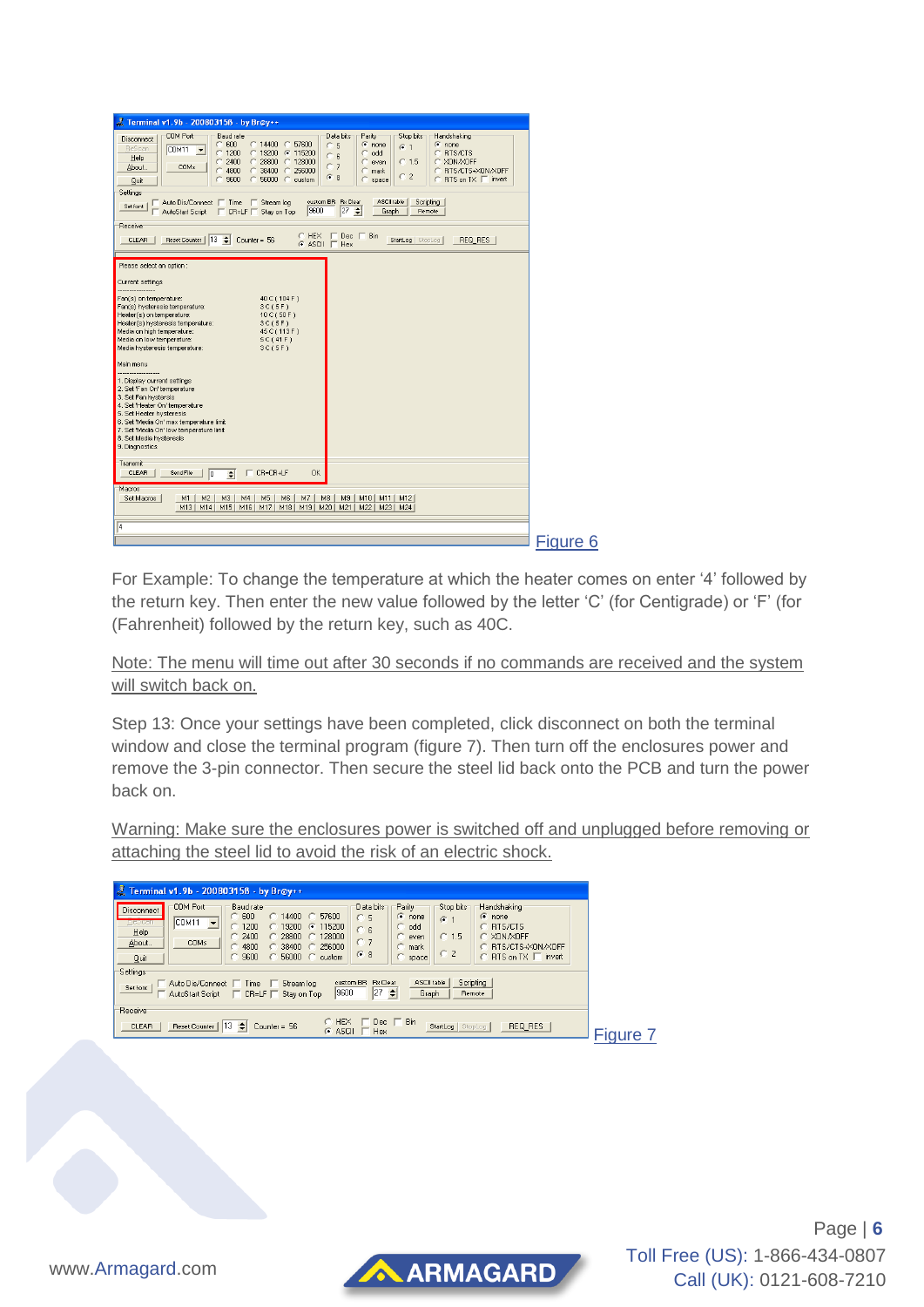#### **Media/TV Outlets x4**

For the board to control the media/equipment housed in the enclosure they must be connected to the controller board. The controller board can supply power by wiring cables into one of the four power outlets. To do this follow the steps below:

Warning: Make sure the enclosures power is switched off and unplugged before removing the steel lid to avoid the risk of an electric shock.



Figure 1a

Step 1: Use a crosshead screwdriver to remove the steel lid that covers the PCB board and place to one side (figure 1a).



Figure 2a

Step 2: Secure the relevant wires specific to your region into the 'Neutral (N), Live (L) and Earthed (E)' outlets (figure 2a).

Step 3: When wiring is complete, secure the steel lid back onto the PCB board and turn the power back on.





Page | **7** Toll Free (US): 1-866-434-0807 Call (UK): 0121-608-7210